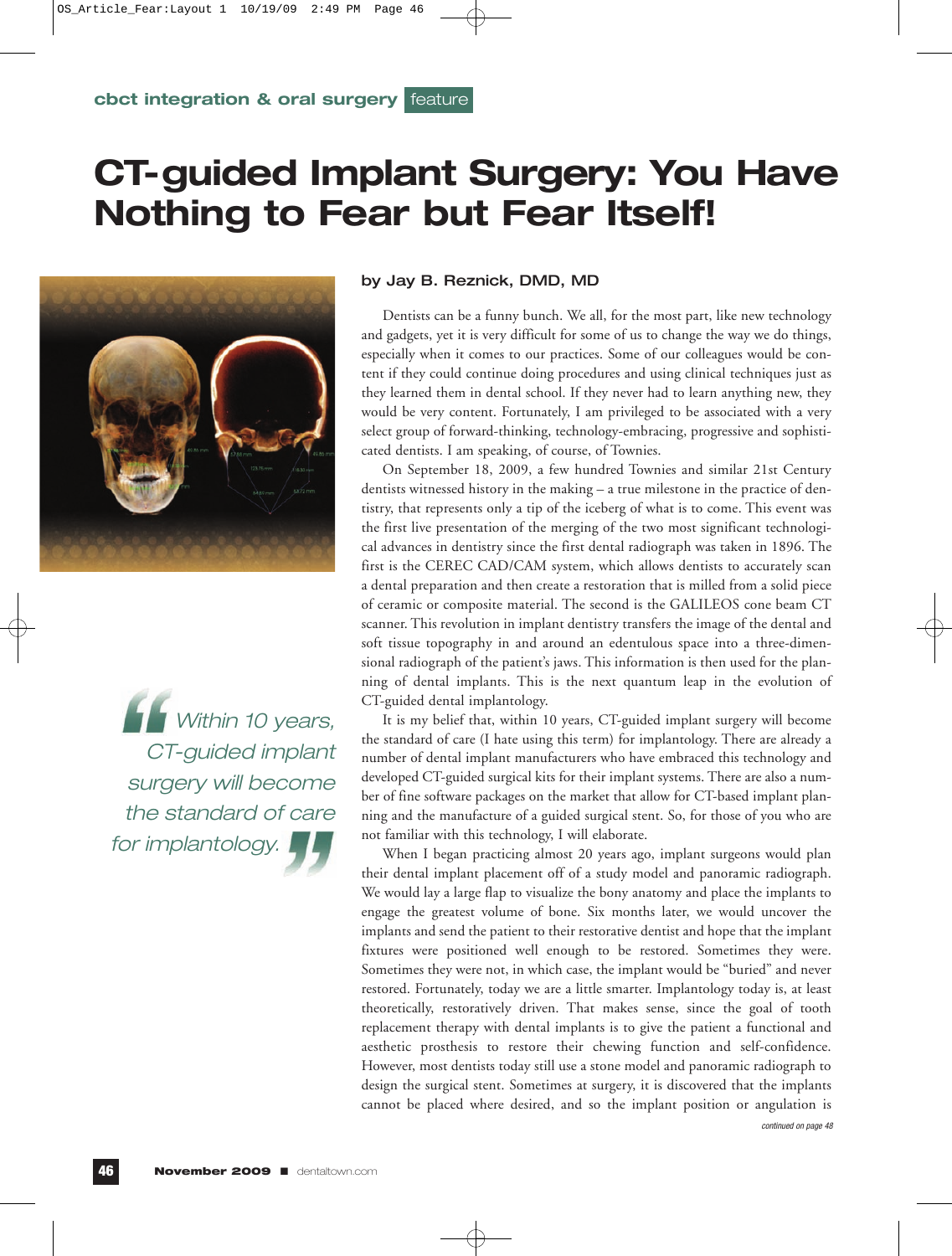continued from page 46

"adjusted" to try to accommodate. Other times, the postoperative radiograph reveals that the actual implant placement was less than ideal.

3D CT-guided dental implant surgery virtually eliminates these problems. This technology allows patients to have true restoratively-driven implant treatment. We start with the restoring dentist creating the ideal prosthesis for the edentulous site, and then a radiographic template is made for the CT scan. Knowing the size and position of the ideal restoration, the implant surgeon uses a 3D radiograph of the jaws to plan the implant placement sites, taking into account the bone volume and anatomy at each site, as well as the position of the prosthesis. If there is a bone deficiency requiring grafting, or if an angled abutment will be needed, this information is known *before* surgery and adjustments are made accordingly. This is all done in "virtual reality" on the computer screen using the patient's actual data. Then, all this treatment planning data is used to create a custom surgical guide that accurately transfers the treatment plan from the computer screen to the patient's mouth. And if that is not enough, the implant placement is so accurate, that the surgical guide can be used to create a master model that is used to design an abutment and restoration that are placed at surgery, with very little or no adjustment. Not only that, but this technique allows the surgery to be performed through a very small incision, in half the time of traditional implant surgery. In addition, the patient usually has a faster and more comfortable recovery, even when multiple implants are placed.

So, with all these benefits, why is it that CT-guided implant surgery is not the "norm" today? I think that it goes back to the first paragraph of this column. Most



## **Looking for a dentist?** You're covered.

Practice owners and managers are using locum tenens (temporary) dentists during ongoing permanent searches, peak usage periods, to cover vacations or other absences and to assess demand for dentists.

#### Staff Care is the leader in locum tenens staffing. Why?

- We help clients maintain revenue streams during staffing shortages.
- We place dentists in all types of organizations nationwide.
- We arrange malpractice coverage for all dentists working on assignment.
- Our Quality Assurance Department exceeds standards in qualifying dentists.
- Our Licensing Department expedites licensure in all 50 states.
- We arrange transportation and housing for dentists on assignment.



FREE FACTS, circle 4 on card

dentists are afraid of leaning a new way of doing something, especially when it is so revolutionary that it completely changes our concepts and workflow in a particular clinical discipline. But I want to tell you not to fear the future. Embrace it. This technology, even though it seems very complicated, will actually make your life easier and your patients happier. CT-guided implant surgery allows us to get the best results, while improving the experience for our patients. We are starting with the ideal final result, and working backwards to get there. This technology facilitates more accurate treatment planning and implant placement, leading to fewer complications and an overall greater implant success rate.

Like any other innovation, in order to be adopted by the masses, it needs to be easy to use. Given that this technology evolved from the medical-grade CT scanner, most of the earlier implant planning software programs required the dentist to be both a radiologist and a computer engineer. They also required the data from the CT scan to be put on a CD, to be imported into the implant planning program. This usually took a significant amount of time, which more than offset the time saved by using a CT-guided surgical stent. As a result, very few practitioners adopted this technology. The development of cone beam CT scanners brought this technology into the hands of dentistry and into our offices. Dental manufacturers began making the scanners more user-friendly, and the developers of dental implant planning software have followed suit. A few of the systems available today make the work flow of implant planning and manufacture of the surgical guide a continued on page 50